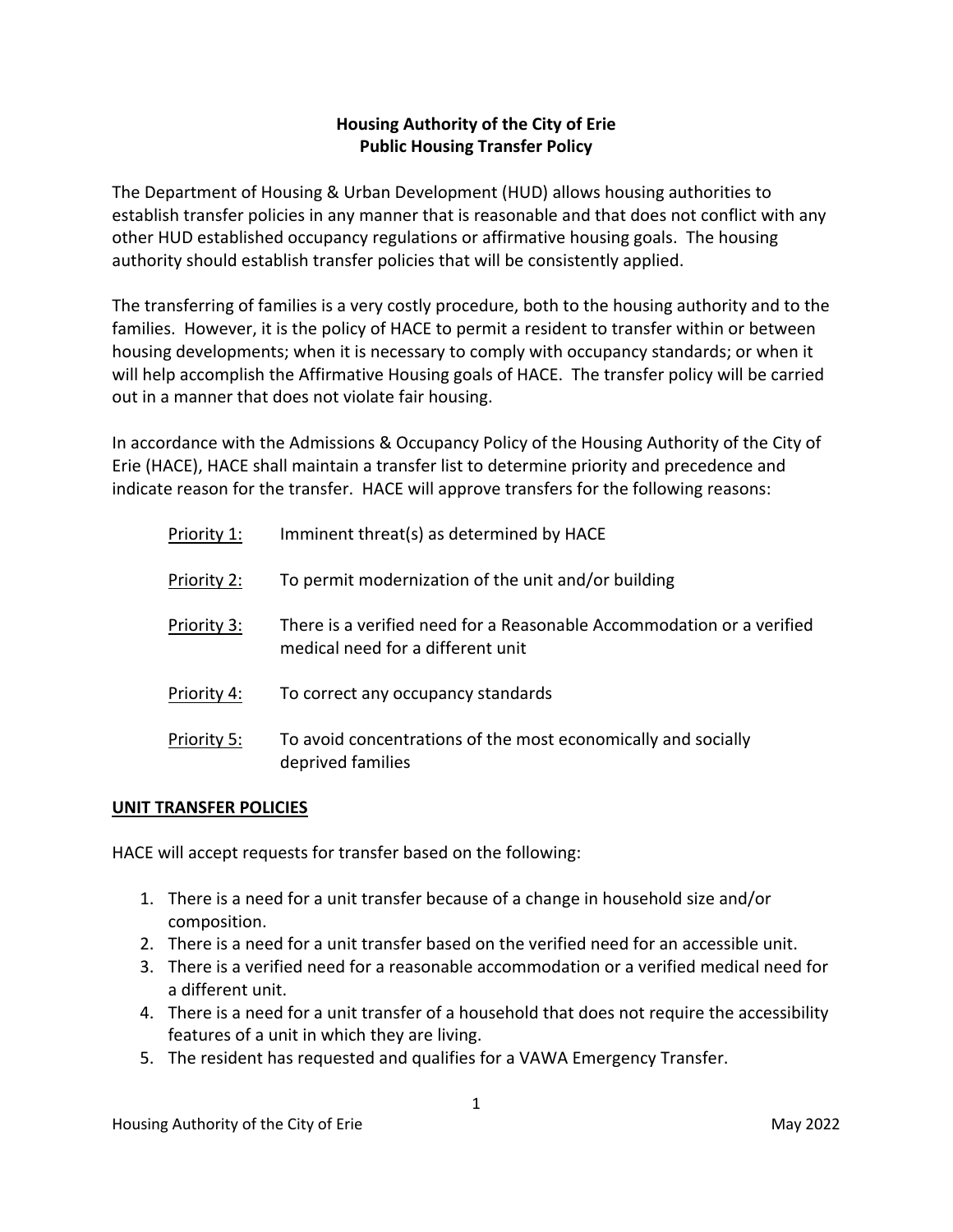The HACE will not permit transfers to a scattered site unless it is deemed that the household is able to afford the utilities separate from the rent.

Existing residents must complete a Unit Transfer Request. The Unit Transfer Request must be completed and signed by the Head-of-Household (HOH) and all adult household members. All transfer requests will be reviewed by the Deputy Director who will notify the household in writing whether they have been determined eligible for a transfer. Those who are determined ineligible will be informed that they can reapply in 12 months.

Special consideration is given when the unit transfer is requested because:

- There is a verified need for a reasonable accommodation or a verified medical need for a different unit.
- There is a need for a unit transfer of a household that does not require the accessibility features of a unit in which they are living to accommodate a disabled resident/applicant on the waiting list.
- The resident has requested and qualifies for a VAWA emergency transfer.
- There is a change in household size that makes the current unit too large or too small for the family based on HACE's occupancy standards.

Except under specific circumstances, a household's eligibility for a unit transfer will be granted only if:

- The household has not given notice to move
- The household is not pending eviction or being evicted
- The household is current for all outstanding charges
- The household has not entered into a repayment agreement for failing to fully and accurately report income or household composition
- The household has no record of any lease violations in the last 12 months
- The household complies with lease provisions regarding decent safe and sanitary conditions of the current unit
- The household has been a resident in good standing with the housing authority for 12 months or more

Emergency transfers under the VAWA are exempt from the above requirements.

# **SECURITY DEPOSITS, PET DEPOSITS & UNIT TRANSFERS**

When a resident, transfers to a new unit with all other household members, HACE will transfer the existing security deposit and pet deposit (if applicable) to the new unit. The resident will receive a bill for fees or damages owed. This bill must be paid within 30 days unless an alternative payment plan has been made with the current Property Manager.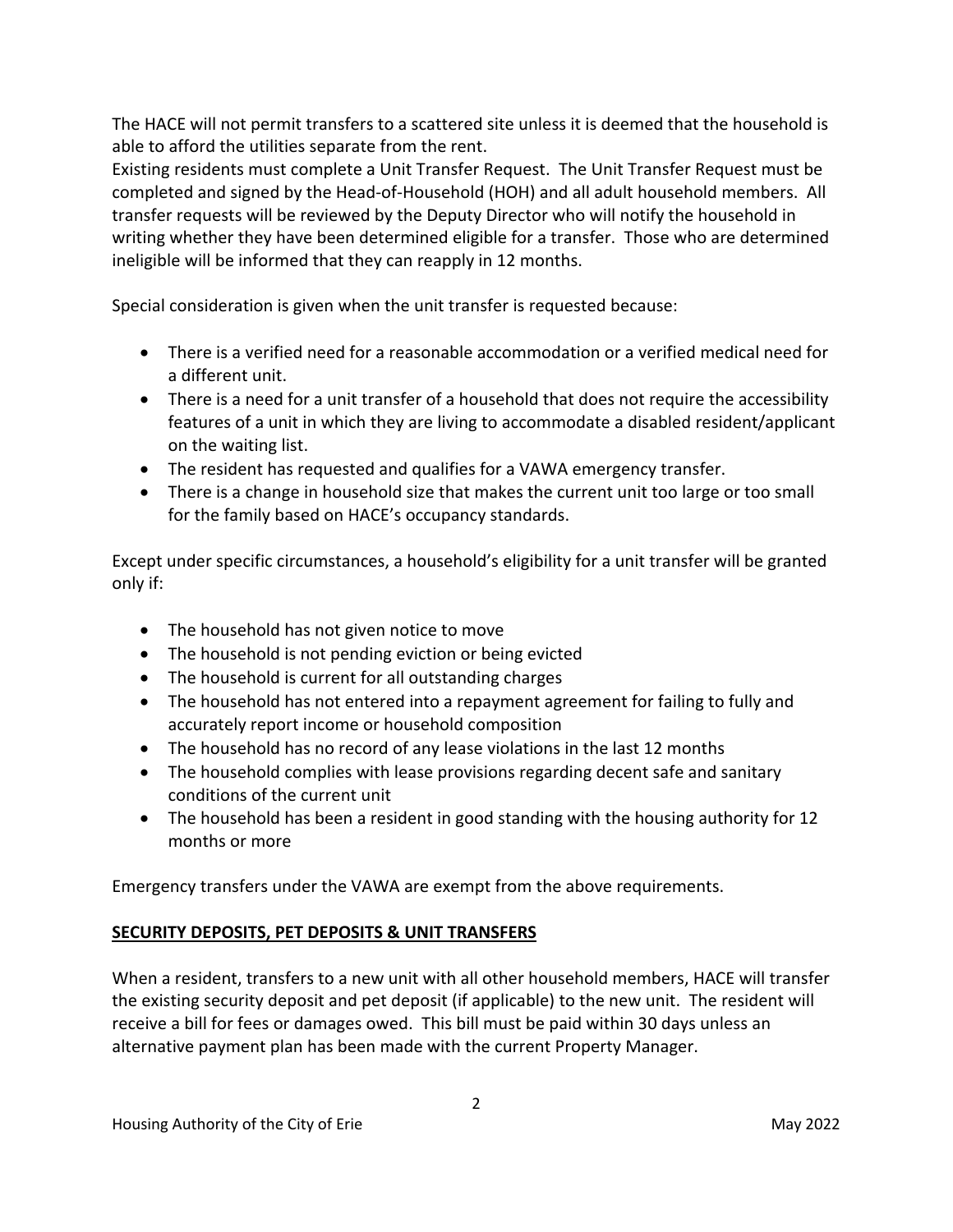#### **VAWA EMERGENCY TRANSFER**

In some cases, families that qualify for a VAWA Emergency Transfer receive preference over other transfers. Please contact property management staff for additional information.

#### **OFFERING AN APARTMENT**

When a unit becomes available and eligibility is determined, available units will be offered using one or more of the following methods:

- In writing
- Over the phone
- By email

If HACE is unable to contact the head-of-household (HOH) within five (5) business days, the offer will be cancelled, and the apartment will be offered to the next person on the transfer list. The household will remain on the list and offered the next available unit. Only two attempts to reach the resident will be made before they will be removed from the transfer list.

#### **OFFERING OF ACCESSIBLE UNITS**

Units that have been made accessible in accordance with the Universal Federal Accessibility Standards (UFAS) or the Americans with Disabilities Act (ADA) Guidelines will be offered to residents and applicants with disabled members first. In some cases, HACE may implement marketing efforts to ensure that disabled households occupy accessible units.

After move-in, if the members of the household who required the special features of the accessible unit no longer reside in the unit, and where the lease permits, HACE will require the remaining members of the household to move to a unit without accessibility features when such a unit of the appropriate size becomes available.

If there is no household on the waiting list that has requested an accessible unit, the unit will then be offered to the next household based on the selection order.

Before a resident or applicant can accept that accessible unit, all adult members of the household must sign an agreement that includes a requirement to move, at the household's expense, to the first available non-accessible unit that meets the household's occupancy requirements as described in this plan. The resident household will not be required to move if:

- 1. No unit that meets the household's occupancy requirements is available
- 2. There is no household on the waiting list requesting an accessible unit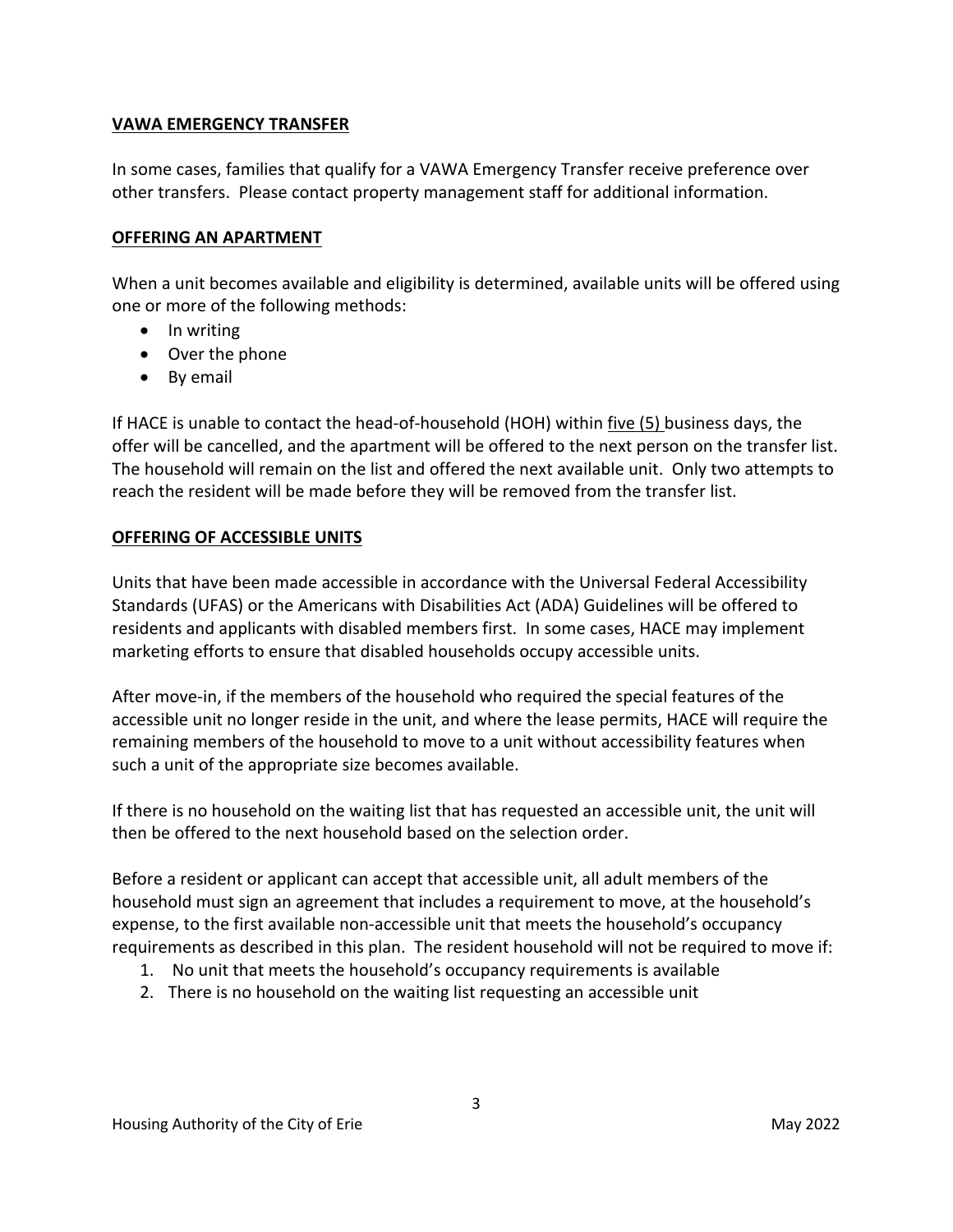In either of these cases above, the household will have a maximum of thirty (30) calendar days to complete the move. If the resident fails to move in thirty (30) calendar days, assistance will be terminated, and the household will be required to pay flat rent.

#### **RIGHT TO REFUSAL**

Each household will be offered the opportunity to accept an offered apartment two (2) times. If a resident does not wish to accept an offered apartment, they have the right to refuse the offer.

Residents must notify HACE of their intent to refuse the unit offer by using one or more of the following methods:

- In writing (delivered by fax, mail or other means)
- By email
- Over the phone

## **Note: If the refusal is made over the phone, contact must be made with a member of the management staff. Leaving a message is not adequate.**

The first time a resident refuses a unit, the unit will be offered to the next qualified household based on the selection order described in this policy. The resident will retain the same place on the waiting list. The second time a resident refuses an offered unit, the household will be removed from the transfer list.

Right to Refusal Policies will be modified in three cases:

- 1. If a disabled resident is at the top of the waiting list, they will be offered units as they become available regardless of whether they include accessible features. A disable household has the right to refuse an unlimited number of non-accessible units or units that do not meet specific accessibility requirements.
- 2. If an applicant or resident household with no disabled members is at the top of the waiting list, and there are no disabled households on the waiting list, that household may be offered an accessible unit. A household with no disabled household members has the right to refuse an unlimited number of accessible units or units that do not meet their needs.
- 3. The resident qualifies and has been approved for a VAWA Emergency Transfer and the person who is a victim of a VAWA crime or the person who is affiliated with the person who is a victim of a VAWA crime does not consider the unit "safe".

## **TIMEFRAME FOR TAKING POSSESSION OF A UNIT**

The household must agree to take possession of a unit in no more than thirty (30) calendar days unless HACE provides written exception to this policy.